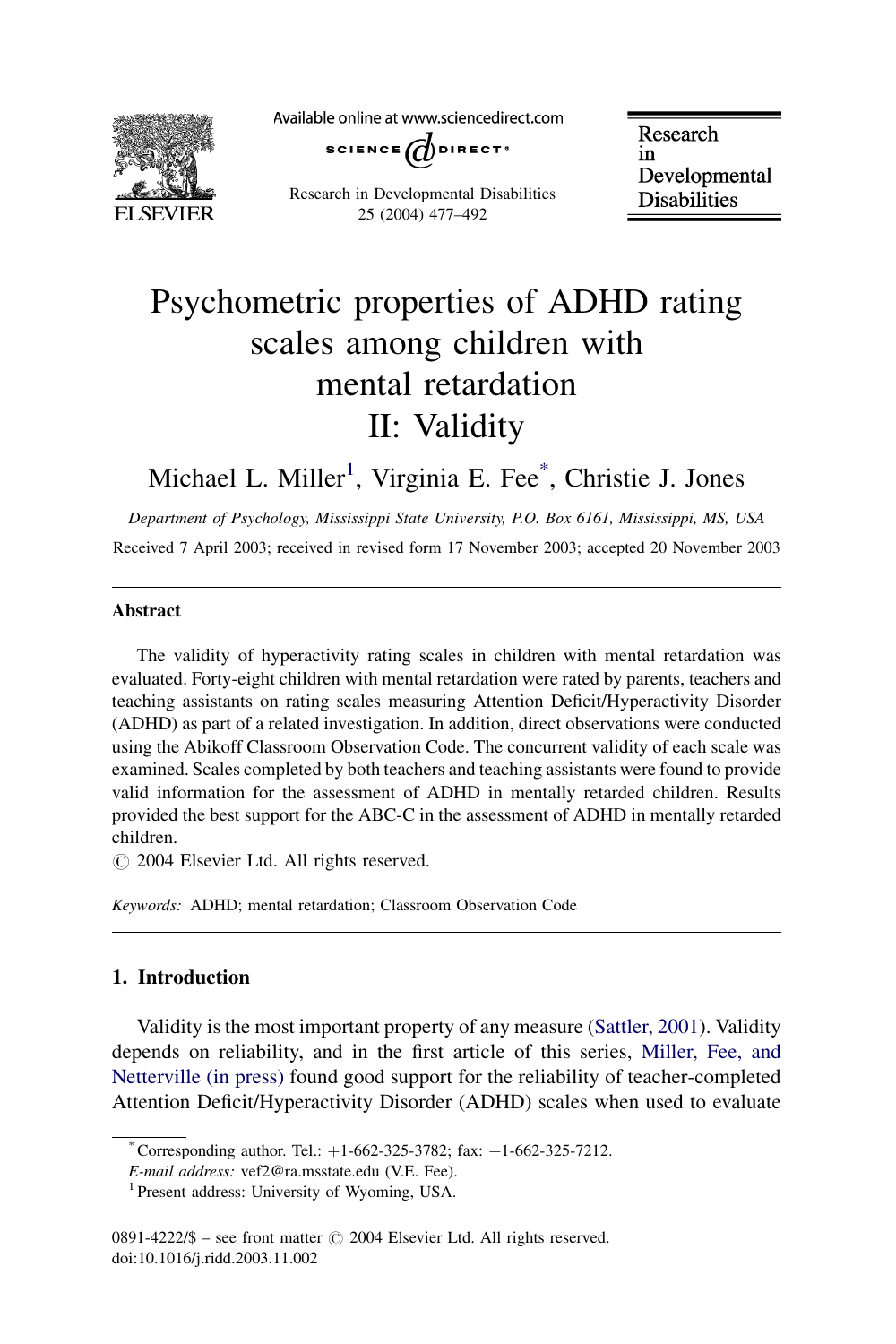children with mental retardation. The same was true for measures completed by teaching assistants. However, for parent report measures, whereas good internal consistency reliabilities were found, test–retest reliabilities were low. Interrater reliability was best for teacher-teaching assistant comparisons versus comparisons involving parent report measures.

Of all the measures evaluated, the best reliability was found for the Abberant Behavior Checklist-Community (ABC-C; [Marshburn & Aman, 1992\)](#page--1-0).

In the assessment of behavioral difficulties in children with mental retardation, issues related to validity are of critical importance. Unfortunately, little work has been done to assess the validity of measures used to assess behavioral problems in this population. A few researchers have employed commonly used ADHD rating scales in groups of children with mental retardation providing some initial preliminary support for their validity. [Fee, Matson, and Benavidez \(1994\)](#page--1-0) used the Conners' Teacher Rating Scale-39 and found it successfully distinguished a group of children with mental retardation and ADHD from a group of children with mental retardation only. Additionally, other researchers found the Conners' Parent and Teacher Rating Scales effectively distinguished children with intellectual functioning in the borderline range to moderate range of mental retardation with ADHD from their non-ADHD counterparts [\(Abikoff, Gittelman, &](#page--1-0) [Klein, 1980](#page--1-0)).

In a medication study, children with ADHD and mental retardation or borderline intellectual functioning assessed pre-treatment using the Conner's scales continued to exhibit significant symptoms associated with ADHD at follow up assessment 7 weeks following the baseline measurement ([Handen,](#page--1-0) [Janosky, McAuliffe, Breaux, & Feldman, 1994\)](#page--1-0). Thus, the Conners' scales appear to have some utility in assessing children with mental retardation. However, other researchers studying the Conners' Teacher Rating Scale found that teachers rated 33 of 100 adolescents with mild mental retardation above the cut-off point for a diagnosis of ADHD ([Melnyk & Das, 1992\)](#page--1-0). Therefore, it is unclear if there is a very high prevalence rate of ADHD in children with mental retardation or if there might be problems with scales used to diagnose this disorder. In sum, despite promising research in which a behavior rating scale was shown to distinguish groups of children with mental retardation with and without ADHD and evidence for the reliability of rating scales with this population, evaluating the validity of hyperactivity rating scales in children with mental retardation is still needed.

The purpose of the present study was to establish the validity of commonly used ADHD rating scales in children with mental retardation by comparing measures with each other and with direct observations of behavior. The goal was to determine scales with adequate validity when used with children of lower intelligence that could be useful for determining when intervention is warranted. The first hypothesis was that the concurrent validity of the rating scales would be best when comparing scales completed by raters in similar environments but low to adequate when comparing scales completed by raters in different environments. The second hypothesis was that the ABC-C would be shown to be the most valid